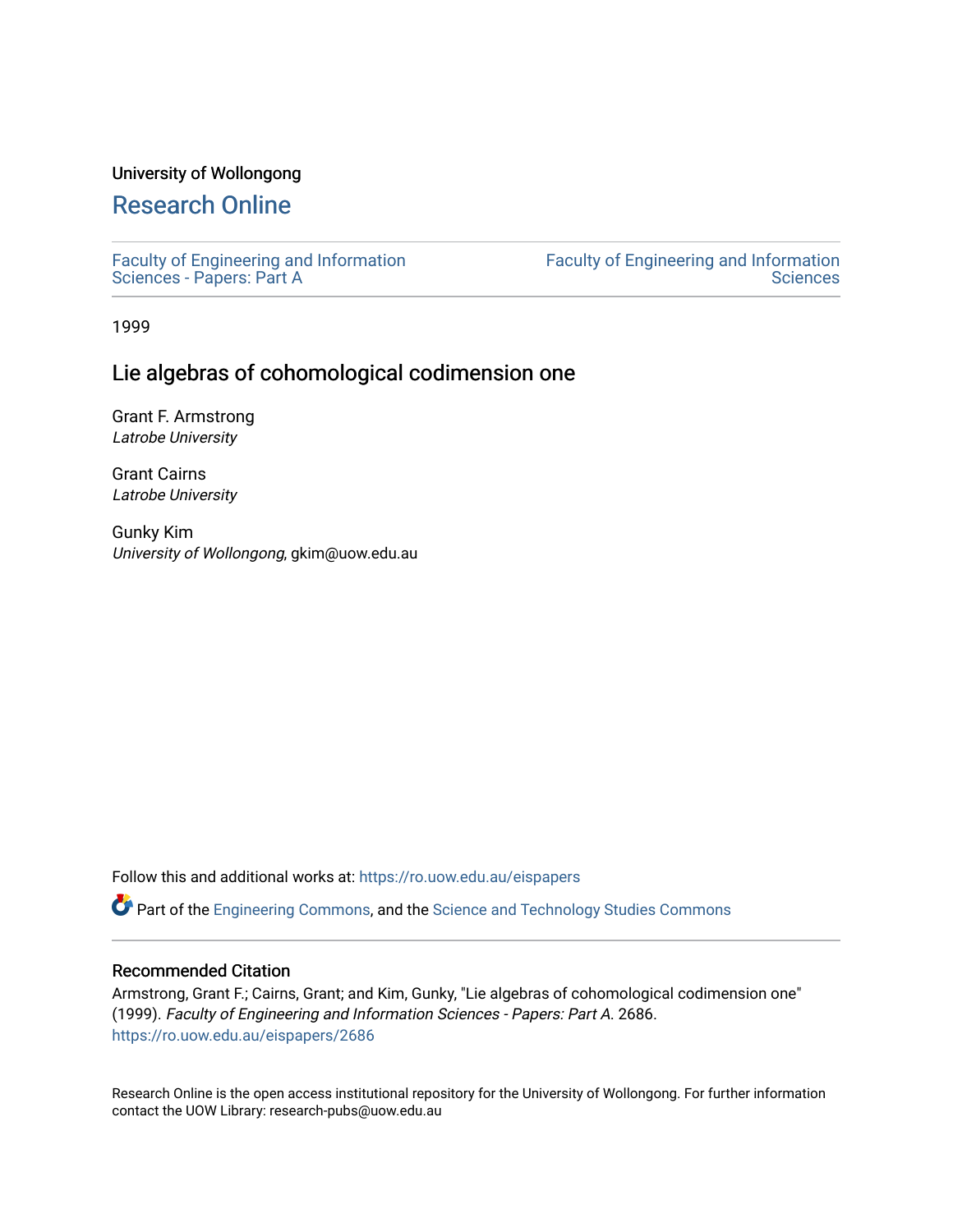# Lie algebras of cohomological codimension one

### Abstract

We show that if g is a finite dimensional real Lie algebra, then g has cohomological dimension  $cd(g)$  = dim(g) - 1 if and only if g is a unimodular extension of the two-dimensional non-Abelian Lie algebra aff.

### Keywords

cohomological, lie, one, algebras, codimension

### **Disciplines**

Engineering | Science and Technology Studies

### Publication Details

Armstrong, G. F., Cairns, G. & Kim, G. (1999). Lie algebras of cohomological codimension one. Proceedings of the American Mathematical Society, 127 (3), 709-714.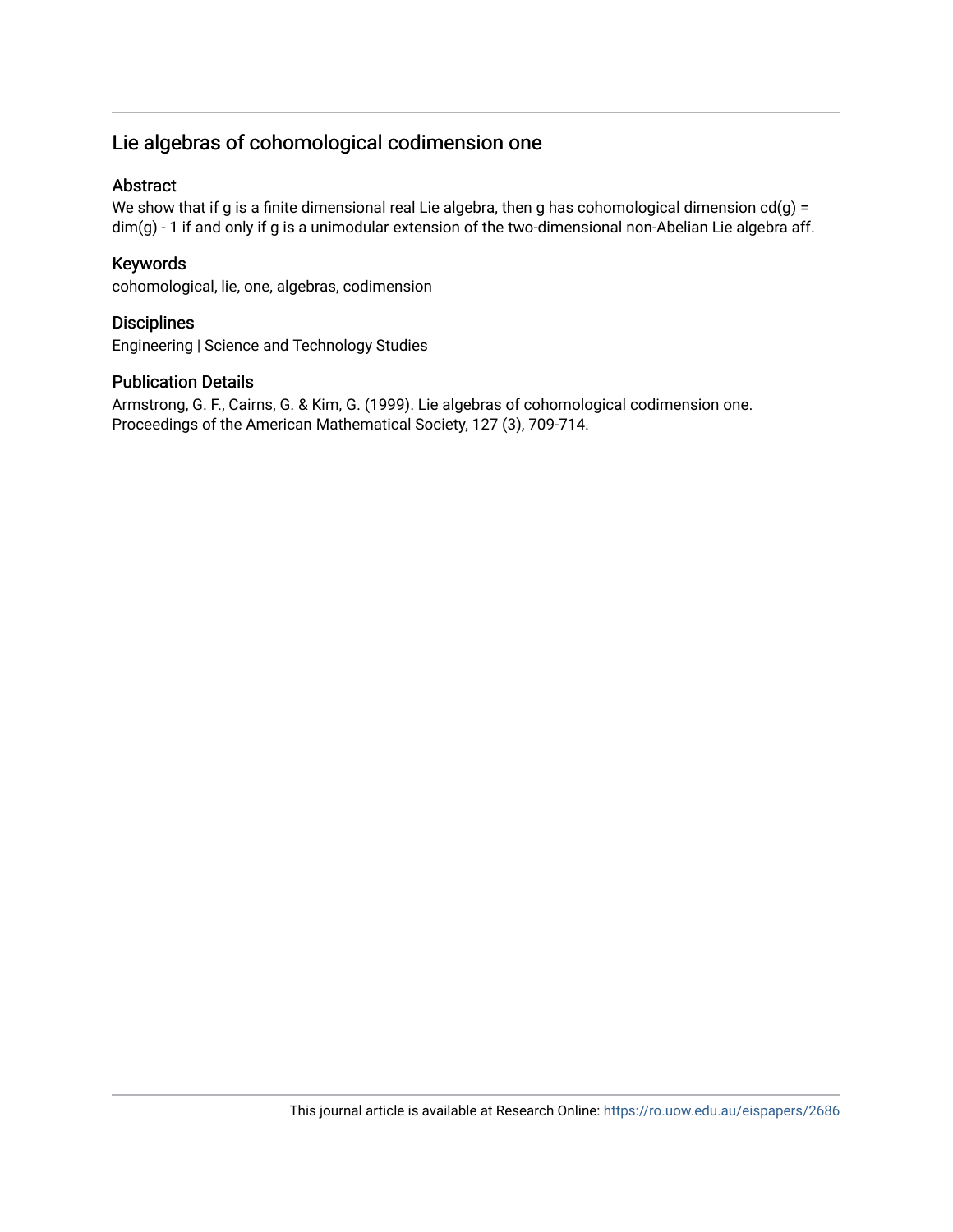### **LIE ALGEBRAS OF COHOMOLOGICAL CODIMENSION ONE**

**GRANT F. ARMSTRONG, GRANT CAIRNS, AND GUNKY KIM** 

**(Communicated by Roe Goodman)** 

**ABSTRACT. We show that if g is a finite dimensional real Lie algebra, then g**  has cohomological dimension  $cd(\mathfrak{g}) = \dim(\mathfrak{g}) - 1$  if and only if  $\mathfrak{g}$  is a unimodular **extension of the two-dimensional non-Abelian Lie algebra aff.** 

#### **1. INTRODUCTION**

**Throughout this paper, g denotes a finite dimensional real Lie algebra. The**  *cohomological dimension* **of <b>g** is the largest integer  $cd(\mathfrak{g})$  such that  $H^{cd(\mathfrak{g})}(\mathfrak{g}, \mathbb{R}) \neq 0$ , where  $H^*(\mathfrak{g},\mathbb{R})$  denotes the cohomology of  $\mathfrak{g}$  with trivial coefficients. It is well known that  $cd(\mathfrak{g}) = \dim(\mathfrak{g})$  if and only if  $\mathfrak{g}$  is unimodular [1]; that is, if the adjoint **map**  $ad(x) : y \mapsto [x, y]$  has zero trace for all  $x \in \mathfrak{g}$ . So in the space of Lie algebras of any given dimension, the subset of Lie algebras with  $cd(\mathfrak{g}) < dim(\mathfrak{g})$  constitutes **a large open set. For example, in dimension 3 there are infinitely many nonisomorphic real Lie algebras, but only 6 isomorphism classes having**  $cd(\mathfrak{g}) = \dim(\mathfrak{g})$ (see [2]). Interestingly, the algebras with  $cd(\mathfrak{g}) = \dim(\mathfrak{g}) - 1$  are also quite rare. The simplest Lie algebra with  $cd(\text{aff}) = \dim(\mathfrak{g}) - 1$  is the 2-dimensional affine Lie  $\text{algebra } \text{aff} = \langle x, y : [x, y] = y \rangle.$ 

**Definition.** An extension  $a \leftrightarrow g \rightarrow b$ , of a Lie algebra b by a Lie algebra a, is said to be unimodular if  $ad(x)|_a$  has zero trace for all  $x \in \mathfrak{g}$ .

**Theorem 1.1.**  $cd(\mathfrak{g}) = \dim(\mathfrak{g}) - 1$  if and only if  $\mathfrak{g}$  is a unimodular extension of **aff.** 

It follows from Theorem 1.1 that the only Lie algebra of dimension 3 with  $cd(\mathfrak{g}) =$  $\dim(\mathfrak{g}) - 1$  is  $\mathbb{R} \oplus \text{aff.}$  In the classification of 3-dimensional Lie algebras,  $\mathbb{R} \oplus \text{aff}$  is the algebra with  $\chi = \infty$ , where  $\chi$  is the Tasaki-Umehara invariant [3].

**The paper is organized as follows. In Section 2 we establish some duality results**  which we require in the proof of Theorem 1.1. In Section 3 we give some elementary **results for unimodular extensions. Theorem 1.1 is then proved in Section 4. The paper finishes with some remarks, in Section 5.** 

**Let us introduce some notation and basic definitions. For convenience, we write**   $\dim(\mathfrak{g}) = n$ . When there is no risk of confusion, we will use the notation  $\Lambda^i$  to denote the *i*-th exterior product  $\Lambda^i \mathfrak{g}^*$  of the dual space  $\mathfrak{g}^*$ . We denote  $\bigoplus_{i=0}^n \Lambda^i$  by **A.** Recall that a linear map  $\phi : \Lambda \to \Lambda$  is a derivation of degree k if  $\phi(\alpha \wedge \beta) =$  $(\phi \alpha) \wedge \beta + (-1)^{k \cdot i} \alpha \wedge (\phi \beta)$ , for all  $\alpha \in \Lambda^i, \beta \in \Lambda$ . The differential d in  $\Lambda$  is

**(?)1999 American Mathematical Society** 

**Received by the editors May 13, 1997 and, in revised form, July 7, 1997.** 

**<sup>1991</sup> Mathematics Subject Classification. Primary 17B56.** 

**Key words and phrases. Lie algebra, cohomology, cohomological dimension.**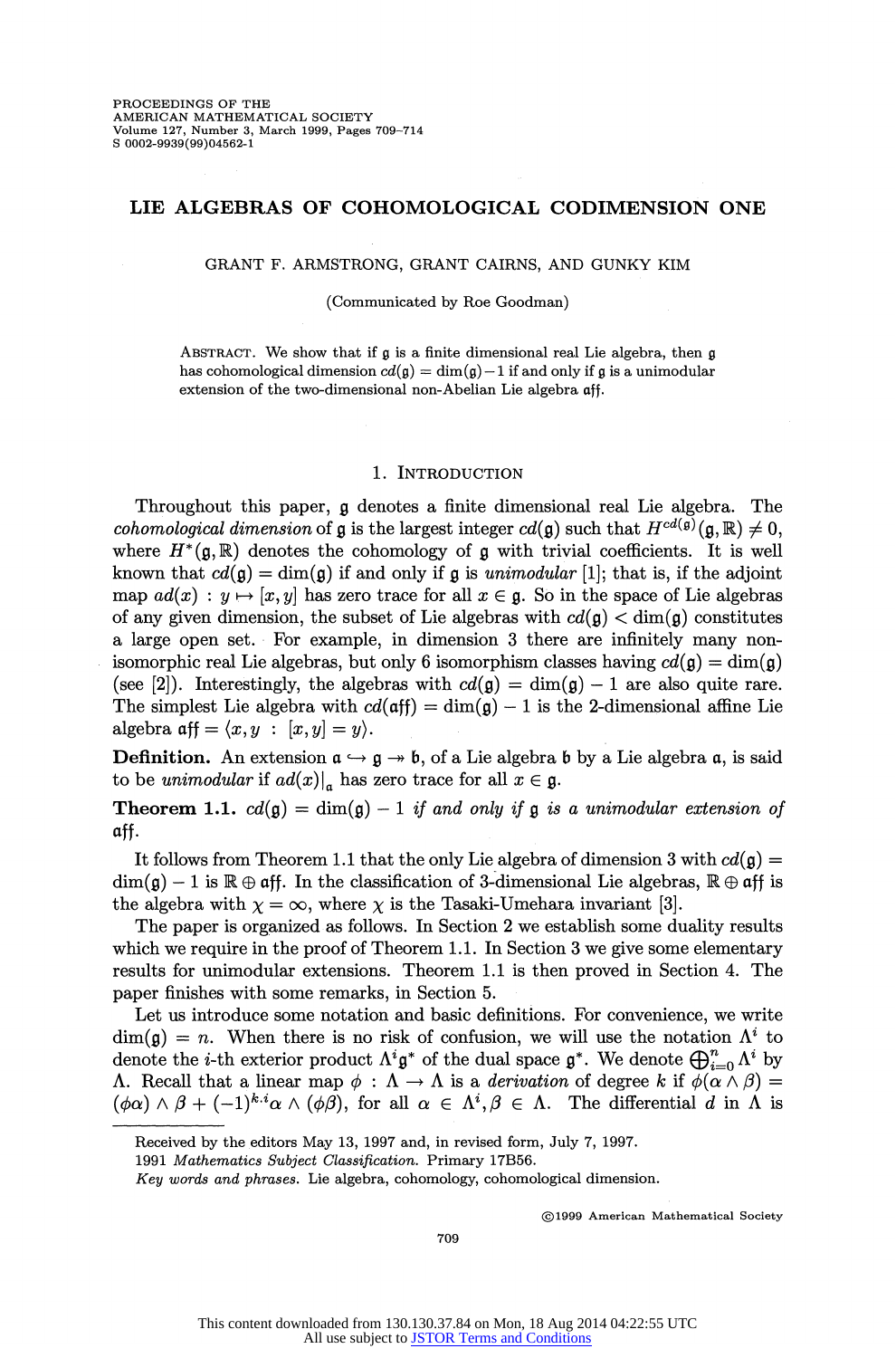the derivation of degree 1 whose restriction to  $\Lambda^1$  is the dual of the Lie product  $[ , ] : \Lambda^2 \mathfrak{g} \to \Lambda^1 \mathfrak{g}$ . The cohomology  $H^*(\Lambda, \mathbb{R})$  of  $\mathfrak{g}$  is the cohomology of d. The *canonical 1-form*  $\gamma \in \Lambda^1$  is defined by  $\gamma(x) = tr\big(ad(x)\big)$  for all  $x \in \mathfrak{g}$ .

#### **2. TWISTED DUALITY**

Let  $D : \Lambda \to \Lambda$  be defined by  $D(\alpha) = d\alpha - \gamma \wedge \alpha$  for all  $\alpha \in \Lambda$ . Note that  $\gamma$  is *d***-closed and for all**  $\alpha \in \Lambda^{n-1}$ **, one has**  $d\alpha = \gamma \wedge \alpha$ **. So**  $D\alpha = 0$  **for all**  $\alpha \in \Lambda^{n-1}$ **. Notice that D is not a derivation, but instead one has** 

$$
P(\uparrow) \qquad D(\alpha \wedge \beta) = (D\alpha) \wedge \beta + (-1)^i \alpha \wedge (d\beta) = (d\alpha) \wedge \beta + (-1)^i \alpha \wedge (D\beta),
$$

for all  $\alpha \in \Lambda^i, \beta \in \Lambda$ . One also sees easily that  $D^2 = 0$  and so we can define the *twisted cohomology* groups  $H_D^*(\mathfrak{g}, \mathbb{R}) = \ker D/\operatorname{Im} D$ . The main purpose of this **present section is to prove:** 

**Theorem 2.1** (Poincaré duality for Lie algebras). For all  $i \in \{0, \ldots, n\}$ , one has  $H^{i}(\mathfrak{g}, \mathbb{R}) \cong H^{n-i}_{D}(\mathfrak{g}, \mathbb{R}).$ 

To prove this result we first recall the *Hodge star-operator*  $* : \Lambda \to \Lambda$ . Choose a basis  $\{x_1, \ldots, x_n\}$  for **g** and consider the dual basis  $\{\alpha_1, \ldots, \alpha_n\}$  for  $\Lambda^1$ . Then for each  $i \in \{0, \ldots, n\}$ , set

$$
*(\alpha_{\sigma(1)} \wedge \cdots \wedge \alpha_{\sigma(i)}) = (-1)^{sgn(\sigma)} \alpha_{\sigma(i+1)} \wedge \cdots \wedge \alpha_{\sigma(n)},
$$

for every permutation  $\sigma \in S_n$ . Then  $*$  extends to a unique linear isomorphism  $*$ :  $\Lambda^i \to \Lambda^{n-i}$  and  $** = (-1)^{i(n-i)}$ . Notice that the bilinear map  $\langle \rangle : \Lambda \times \Lambda \to \mathbb{R}$ defined by  $\langle \alpha, \beta \rangle = *(\alpha \wedge * \beta)$  is just the inner product on  $\Lambda$  with respect to which the basis elements of the form  $\alpha_{j_1} \wedge \cdots \wedge \alpha_{j_i}$  are orthonormal. Next define  $\partial : \Lambda \to \Lambda$ by defining it on  $\Lambda^i$  to be  $\partial = (-1)^{n(i+1)+1} * D*$ , and set  $\Delta = \partial d + d\partial$ . One has:

**Lemma 2.2.** (a)  $\partial$  is the adjoint of d; that is,  $\langle d\alpha, \beta \rangle = \langle \alpha, \partial \beta \rangle$ , for all  $\alpha, \beta \in \Lambda$ .

- (b)  $\Delta$  is self-adjoint; that is,  $\langle \Delta \alpha, \beta \rangle = \langle \alpha, \Delta \beta \rangle$ , for all  $\alpha, \beta \in \Lambda$ .
- (c)  $\ker \Delta = \ker d \cap \ker \partial$ .

**Proof.** (a) Let  $i \in \{0, ..., n\}$  and let  $\alpha \in \Lambda^i, \beta \in \Lambda^{i+1}$ . We are required to show that  $*(d\alpha \wedge *\beta) = *(\alpha \wedge *\beta \beta)$  or equivalently  $d\alpha \wedge *\beta = \alpha \wedge *\beta \beta$ . Since  $\alpha \wedge *\beta \in \Lambda^{n-1}$ , we have  $D(\alpha \wedge *\beta) = 0$  and so by (†),

$$
\alpha \wedge * \partial \beta = \alpha \wedge *(-1)^{n(i+2)+1} * D * \beta = (-1)^{n(i+2)+1+i(n-i)} \alpha \wedge D * \beta
$$
  
= -(-1)<sup>i</sup>  $\alpha \wedge D * \beta = d\alpha \wedge * \beta$ .

**(b) By part (a),** 

$$
\langle \Delta \alpha, \beta \rangle = \langle d\partial \alpha, \beta \rangle + \langle \partial d\alpha, \beta \rangle = \langle \partial \alpha, \partial \beta \rangle + \langle d\alpha, d\beta \rangle
$$
  
=  $\langle \alpha, d\partial \beta \rangle + \langle \alpha, \partial d\beta \rangle = \langle \alpha, \Delta \beta \rangle$ .

(c) Clearly ker  $d \cap \text{ker } \partial \subset \text{ker } \Delta$ . Conversely, let  $\alpha \in \text{ker } \Delta$ . Then by part (a),

$$
0 = \langle \Delta \alpha, \alpha \rangle = \langle d\partial \alpha + \partial d\alpha, \alpha \rangle = \langle \partial \alpha, \partial \alpha \rangle + \langle d\alpha, d\alpha \rangle,
$$

which implies that  $\partial \alpha = 0$  and  $d\alpha = 0$ , as required.

**Theorem 2.3** (The Hodge decomposition theorem for Lie algebras). (a)  $\Lambda$  =  $\operatorname{Im}\Delta\oplus\ker\Delta.$ 

- (b)  $\Lambda = \text{Im } d \oplus \text{Im } \partial \oplus \ker \Delta$ .
- (c)  $\ker d = \operatorname{Im} d \oplus \ker \Delta$ .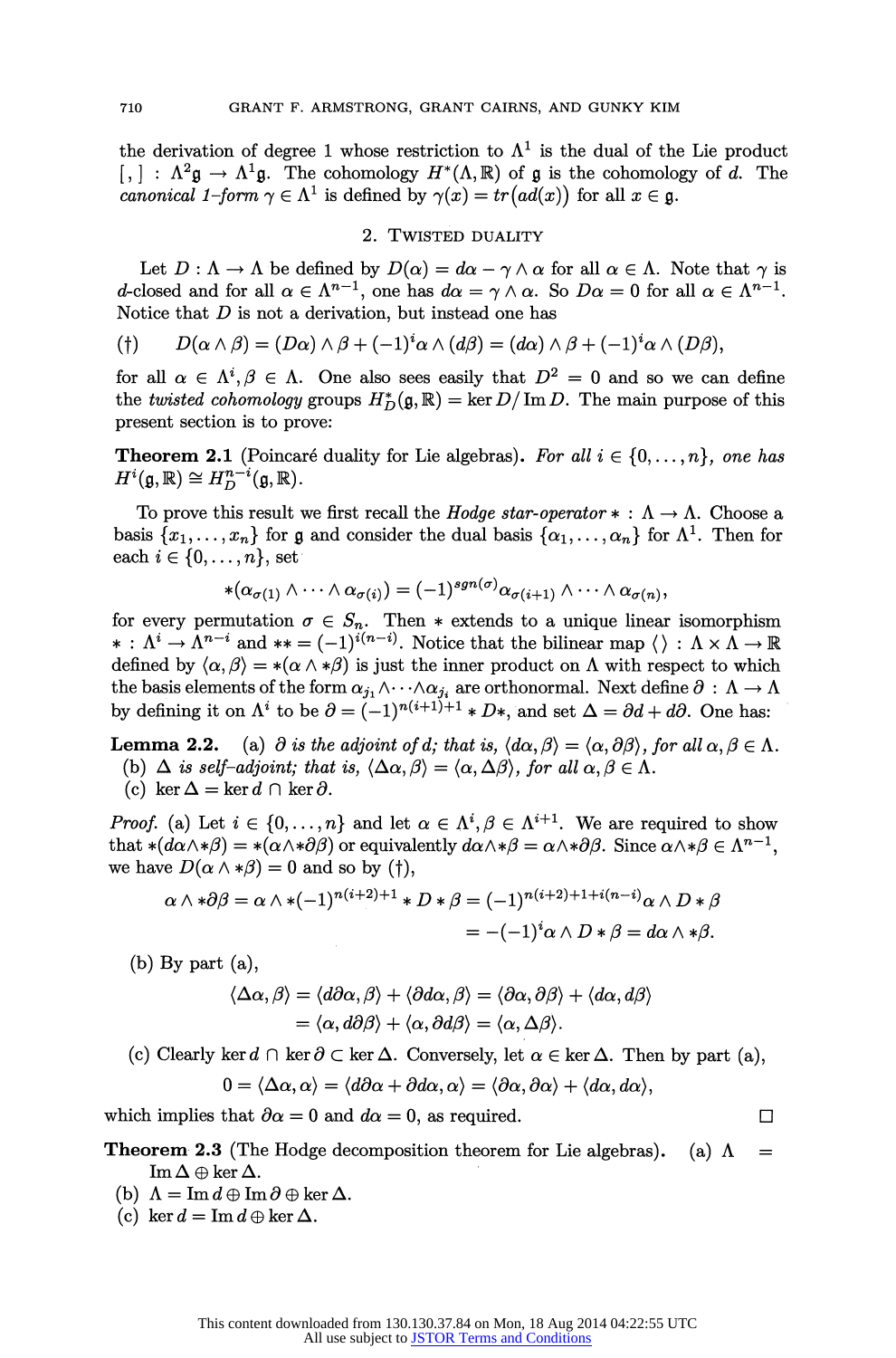**Proof.** (a) First, we claim that  $\text{Im }\Delta \cap \text{ker }\Delta = 0$ . To show this, suppose that  $\beta \in \text{Im }\Delta \cap \text{ker }\Delta$ . Then  $\beta = \Delta \alpha$  for some  $\alpha$  and  $0 = \Delta \beta = \Delta^2 \alpha$ . Hence by **Lemma 2.2(b),** 

$$
0 = \langle \Delta^2 \alpha, \alpha \rangle = \langle \Delta \alpha, \Delta \alpha \rangle.
$$

So  $\beta = \Delta \alpha = 0$ . Thus Im  $\Delta \cap \ker \Delta = 0$  and so  $\Lambda = \text{Im } \Delta \oplus \ker \Delta$  for dimension **reasons.** 

(b) Note that  $\text{Im }\Delta \subset \text{Im }d + \text{Im }\partial$ , by the definition of  $\Delta$ . So, by (a) it suffices to establish the following 3 conditions: (i)  $\text{Im } d \cap \text{Im } \partial = 0$ , (ii)  $\text{Im } d \cap \text{ker } \Delta = 0$ , (iii)  $\text{Im}\,\partial\cap\ker\Delta=0.$ 

(i) Suppose that  $\alpha = d\beta$  and  $\alpha = \partial \gamma$  for some  $\beta$  and  $\gamma$ . Then by Lemma 2.2(a),  $\langle \alpha, \alpha \rangle = \langle d\beta, \partial \gamma \rangle = \langle d^2\beta, \gamma \rangle = 0$ . Hence  $\alpha = 0$  as required.

(ii) Suppose that  $\alpha = d\beta$  for some  $\beta$  and that  $\Delta \alpha = 0$ . Then by Lemma 2.2(c),  $\partial \alpha = 0$ . So  $0 = \langle \partial \alpha, \beta \rangle = \langle \partial d\beta, \beta \rangle = \langle d\beta, d\beta \rangle$ , which gives  $d\beta = 0$ . Hence  $\alpha = 0$  as **required.** 

(iii) Suppose that  $\alpha = \partial \beta$  for some  $\beta$  and that  $\Delta \alpha = 0$ . Then by Lemma 2.2(c),  $d\alpha = 0$ . So  $0 = \langle d\alpha, \beta \rangle = \langle d\partial\beta, \beta \rangle = \langle \partial\beta, \partial\beta \rangle$ , which gives  $\partial\beta = 0$ . Hence  $\alpha = 0$  as **required. This establishes (b).** 

(c) By part (b), since  $\text{Im } d \oplus \text{ker } \Delta \subset \text{ker } d$ , it suffices to show that  $\text{ker } d \cap \text{Im } \partial =$ **0.** Suppose that  $\alpha \in \text{ker } d$  and that  $\alpha = \partial \beta$  for some  $\beta \in \Lambda$ . Then

$$
0=\langle d\alpha,\beta\rangle=\langle\alpha,\partial\beta\rangle=\langle\partial\beta,\partial\beta\rangle.
$$

Hence  $\alpha = 0$ , as required.

We now present a dual version of Theorem 2.3. First, define  $\delta : \Lambda \to \Lambda$  by defining it on  $\Lambda^i$  to be  $\delta = (-1)^{n(i+1)+1} * d*$ , and set  $\Delta = \delta D + D\delta$ . Then **analogous to Lemma 2.2, one finds in the same way that:** 

**Lemma 2.4.**  $\delta$  is the adjoint of  $D$ ,  $\Delta$  is self-adjoint and ker  $\Delta = \ker D \cap \ker \delta$ .

**Just as in the proof of Theorem 2.3, Lemma 2.4 can then be used to establish:** 

**Theorem 2.5.**  $\Lambda = \text{Im}\,\Delta \oplus \ker \Delta = \text{Im}\,D \oplus \text{Im}\,\delta \oplus \ker \Delta$  and ker  $D = \text{Im}\,D \oplus \ker \Delta$ .

**We can now prove Theorem 2.1. By Theorem 2.3,** 

 $H^*(\mathfrak{g}, \mathbb{R}) = \ker d / \operatorname{Im} d = (\operatorname{Im} d \oplus \ker \Delta) / \operatorname{Im} d \cong \ker \Delta.$ 

Similarly, by Theorem 2.5, one has  $H_D^*(\mathfrak{g}, \mathbb{R}) \cong \ker \Delta$ . Theorem 2.1 then follows **immediately from the fact that**  $*$ **: ker**  $\Delta \rightarrow \text{ker } \Delta$  **is an isomorphism.** 

#### **3. UNIMODULAR EXTENSIONS**

It is well known that if  $\alpha \in \Lambda^1$  is d-closed, then ker  $\alpha$  is an ideal. Let  $\alpha =$  $\ker \alpha \cap \ker \gamma$ . We have:

**Lemma 3.1.** If  $\alpha \in \Lambda^1$  is D-closed, then **a** is an ideal.

**Proof.** Suppose that  $\alpha$  is D-closed. Let  $x \in \mathfrak{g}$  and  $y \in \mathfrak{a}$ . Since ker  $\gamma$  is an ideal, we have  $[x, y] \in \text{ker } \gamma$ . Since  $D\alpha = 0$  and  $y \in \mathfrak{a}$ , one has

$$
\alpha([x,y]) = d\alpha(x,y) = \gamma \wedge \alpha(x,y) = 0.
$$

So  $[x, y] \in \mathfrak{a}$ . Hence  $\mathfrak{a}$  is an ideal.

 $\Box$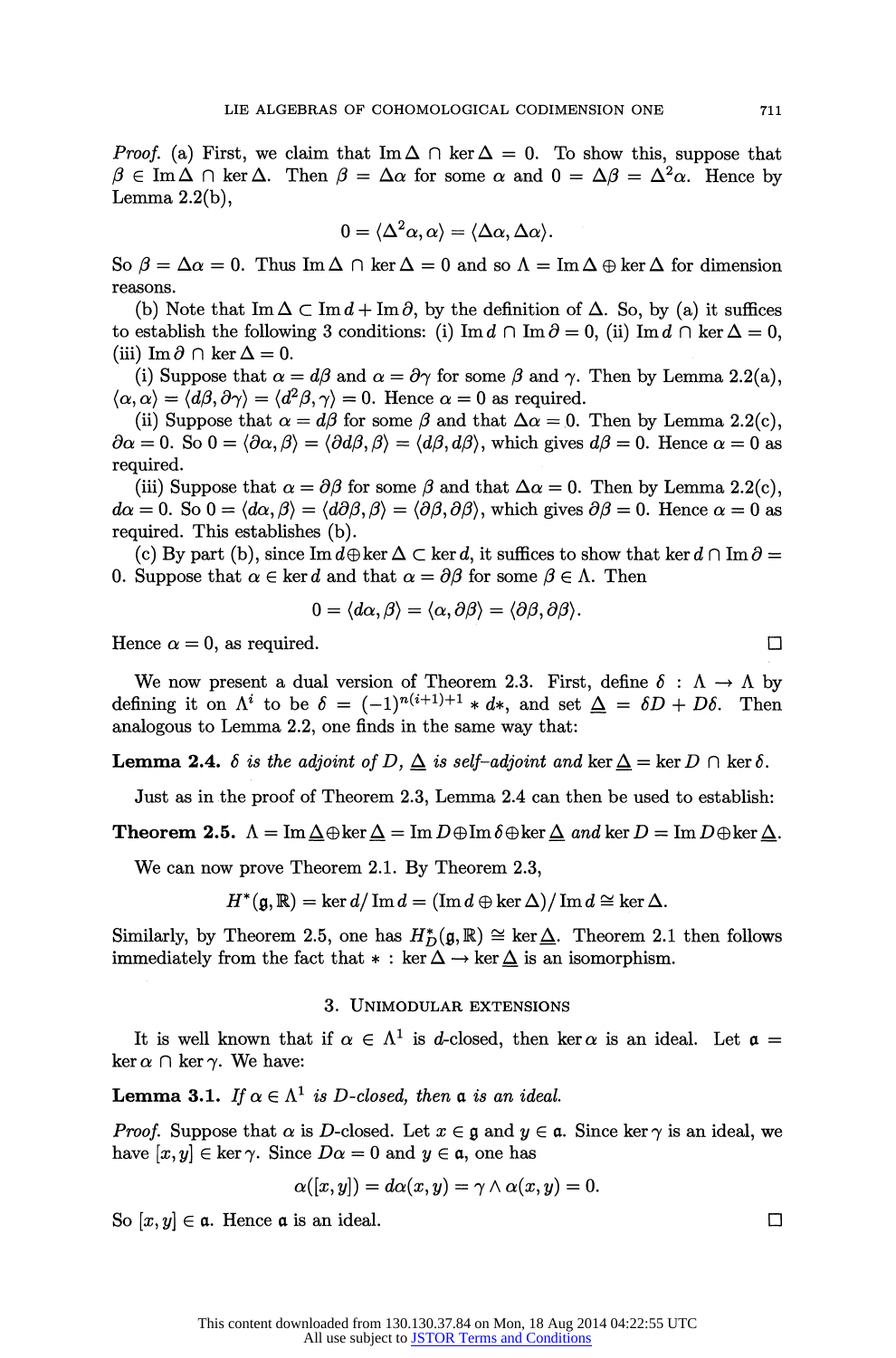**Lemma 3.2.** If  $\alpha \in \Lambda^1$  and  $\alpha \neq 0$ , then  $\alpha$  is D-exact if and only if ker  $\alpha = \ker \gamma$ . *Proof.* Indeed,  $\alpha$  is *D*-exact if and only if  $\alpha = k\gamma$  for some  $k \in \mathbb{R}$ .  $\Box$ 

Now consider an extension  $a \hookrightarrow g \twoheadrightarrow g/a$ . The natural projection  $\phi : g \twoheadrightarrow g/a$ induces a "pull-back" map  $\phi^*$ :  $\Lambda(\mathfrak{g}/\mathfrak{a})^* \to \Lambda \mathfrak{g}^*$ : if  $\alpha \in \Lambda^i(\mathfrak{g}/\mathfrak{a})^*$ , then the *i*-form  $\phi^*\alpha$  is defined by

$$
(\phi^*\alpha)(x_1,\ldots,x_i)=\alpha(\phi x_1,\ldots,\phi x_i),
$$

for all  $x_1, \ldots, x_i \in \mathfrak{g}$ . It is well known that  $\phi^*$  commutes with d and thus induces **a** homomorphism  $\phi^{\#}: H^*(\mathfrak{g}/\mathfrak{a}, \mathbb{R}) \to H^*(\mathfrak{g}, \mathbb{R}).$ 

**Lemma 3.3.** If  $a \rightarrow g \rightarrow g/a$  is a unimodular extension, then  $\phi^*$  commutes with **D.** 

**Proof.** Let the canonical 1-forms of **g** and  $\mathfrak{g}/\mathfrak{a}$  be denoted  $\gamma_{\mathfrak{g}}$  and  $\gamma_{\mathfrak{g}/\mathfrak{a}}$ , respectively. Since the extension is unimodular, one has  $\gamma_{\mathfrak{g}} = \phi^*(\gamma_{\mathfrak{g}/\mathfrak{a}})$ . So

$$
D(\phi^*\alpha) = d(\phi^*\alpha) - \gamma_{\mathfrak{g}} \wedge (\phi^*\alpha) = \phi^*(d\alpha) - \phi^*(\gamma_{\mathfrak{g}/\mathfrak{a}} \wedge \alpha) = \phi^*(D\alpha).
$$

By the above lemma,  $\phi^*$  induces a homomorphism  $\phi^{\#}: H_D^*(\mathfrak{g}/\mathfrak{a}, \mathbb{R}) \to H_D^*(\mathfrak{g}, \mathbb{R}).$ 

**Lemma 3.4.** If  $a \hookrightarrow g \twoheadrightarrow g/a$  is a unimodular extension, then the induced map  $\phi^{\#}: H^1_D(\mathfrak{g}/\mathfrak{a}, \mathbb{R}) \to H^1_D(\mathfrak{g}, \mathbb{R})$  is injective.

**Proof.** Suppose that  $\alpha \in \Lambda^1(\mathfrak{g}/\mathfrak{a})^*$  and that  $\phi^*\alpha$  is D-exact. Then  $\phi^*\alpha = k\gamma_{\mathfrak{a}}$  for some  $k \in \mathbb{R}$ . So  $\phi^*(\alpha - k\gamma_{\mathfrak{g}/\mathfrak{a}}) = 0$  and hence  $\alpha = k\gamma_{\mathfrak{g}/\mathfrak{a}}$  and  $\alpha$  is *D*-exact.

#### **4. PROOF OF THEOREM 1.1**

**First suppose that there exists a unimodular extension**  $a \rightarrow g \rightarrow aff$ **. Notice that g** can't be unimodular, since  $\alpha$ ff isn't. Hence  $cd(\mathfrak{g}) < n$ . Since  $H^1(\alpha f, \mathbb{R}) \neq 0$  one has by Poincaré duality that  $H_D^1(\mathfrak{aff}, \mathbb{R}) \neq 0$ . Hence, by Lemma 3.4,  $H_D^1(\mathfrak{g}, \mathbb{R}) \neq 0$ . So by Poincaré duality again,  $\bar{H}^{n-1}(\mathfrak{g}, \mathbb{R}) \neq 0$  and hence  $cd(\mathfrak{g}) = n - 1$ .

Conversely, suppose that  $cd(\mathfrak{g}) = n-1$ . It follows by Poincaré duality that there **exists a D-closed 1-form**  $\alpha \in \Lambda$  **which is not D-exact.** Let  $\mathfrak{a} = \ker \alpha \cap \ker \gamma$ . By Lemma 3.1,  $\alpha$  is an ideal, and by Lemma 3.2,  $\alpha$  has codimension 2. It remains to show that  $\mathfrak{g}/\mathfrak{a} \cong \mathfrak{af}$  and that the extension  $\mathfrak{a} \hookrightarrow \mathfrak{g} \rightarrow \mathfrak{af}$  is unimodular. Choose **elements**  $x, y \in \mathfrak{g}$  such that ker  $\gamma = \mathfrak{a} \oplus \mathbb{R}y$  and ker  $\alpha = \mathfrak{a} \oplus \mathbb{R}x$ , with  $\gamma(x) = 1$ and  $\alpha(y) = 1$ . To see that  $\beta/\alpha \cong \alpha$ ff, it suffices to show that  $\gamma([x,y]) = 0$  and  $\alpha([x, y]) = 1$ . But  $\gamma([x, y]) = 0$  since ker  $\gamma$  is an ideal. And since  $D\alpha = 0$  one has

$$
\alpha([x,y]) = d\alpha(x,y) = \gamma \wedge \alpha(x,y) = 1.
$$

**Finally, notice that for all**  $w \in \mathfrak{g}$  **one has** 

$$
tr(ad(w)|_{\mathfrak{a}})=tr(ad(w)|_{\mathfrak{g}})-\gamma([w,x])-\alpha([w,y])=\gamma(w)-\gamma([w,x])-\alpha([w,y]).
$$

In particular, since **a** is an ideal and since  $\mathfrak{a} \subset \ker \gamma$ , one has  $tr(\mathrm{ad}(w)|_{\mathfrak{a}}) = 0$  for all  $w \in \mathfrak{a}$ . Furthermore,

$$
tr(ad(y)|_a)=\gamma(y)-\gamma([y,x])=0,
$$
  

$$
tr(ad(x)|_a)=\gamma(x)-\alpha([x,y])=1-\alpha([x,y])=0.
$$

**We conclude that the extension is unimodular. This proves Theorem 1.1.**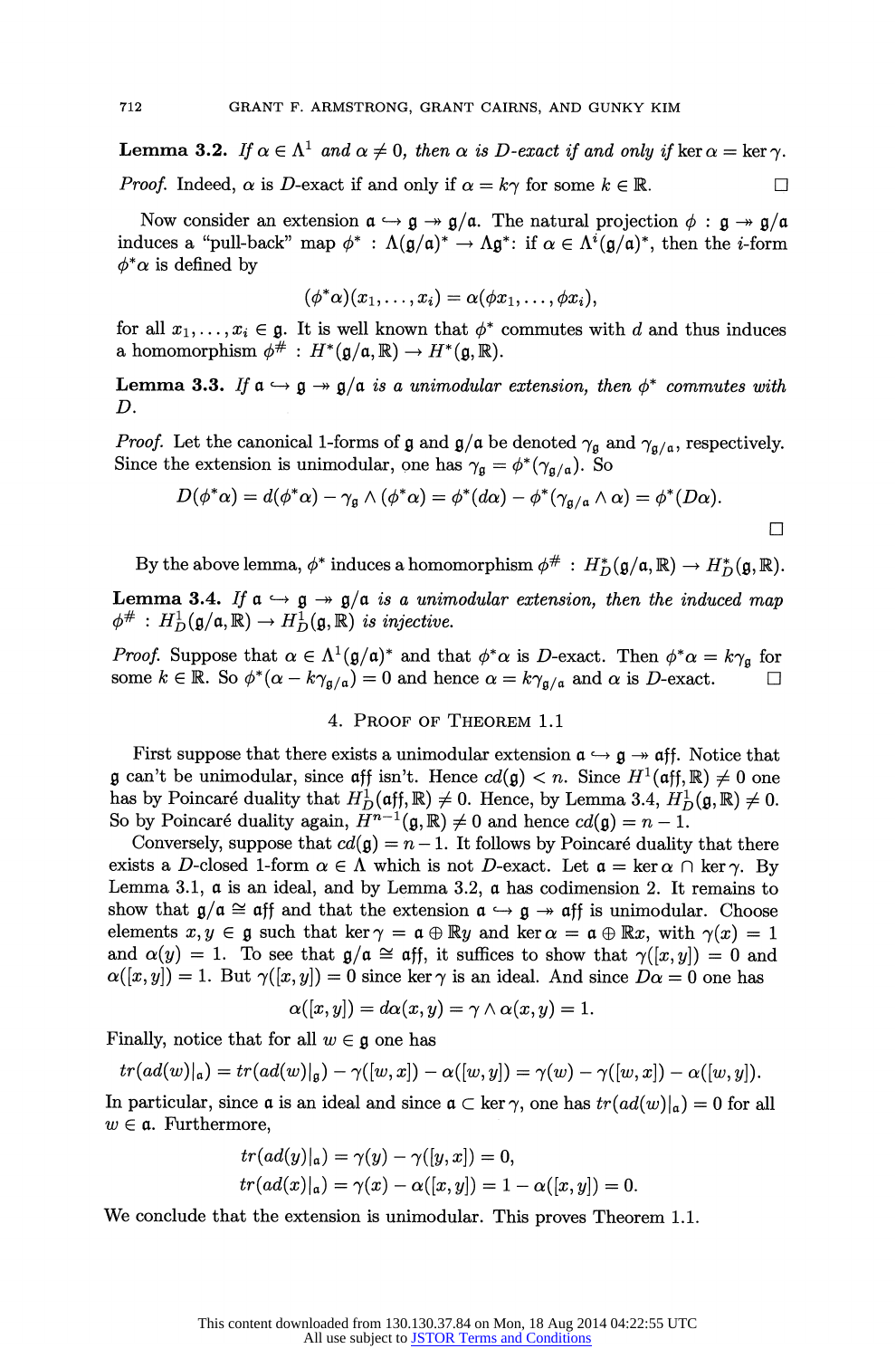#### **5. REMARKS**

**By Theorem 1.1, Lie algebras of cohomological codimension 1 are unimodular extensions of aff.** Recall that an extension  $\mathfrak{a} \rightarrow \mathfrak{a} \rightarrow \mathfrak{aff}$  is *inessential* if **q** possesses a subalgebra complementary to **a**. Notice that an inessential extension  $\mathfrak{a} \to \mathfrak{g} \to \mathfrak{aff}$  is completely determined by the related representation  $\pi f \rightarrow Der(\pi)$  of  $\pi f$  in the Lie **algebra of derivations of degree 0 of a. Such representations are easy to construct and hence give examples of Lie algebras of cohomological codimension 1. We remark that the representations of aff are of two types: they are either faithful, or they are determined by a single derivation of a. For example, in the latter case, if a is**  an arbitrary unimodular Lie algebra, and if  $\phi$  is a trace-free derivation of  $\alpha$ , then **one obtains a Lie algebra g of cohomological codimension 1 by introducing two additional generators x, y and imposing the following relations:** 

$$
[x, y] = y, \quad [x, w] = \phi(w) \quad \text{for all } w \in \mathfrak{a}, \quad \text{and} \quad [y, w] = 0 \quad \text{for all } w \in \mathfrak{a}.
$$

**By construction, this is an inessential unfaithful unimodular extension of aff.** 

**Notice however that a given Lie algebra g may be expressible in different ways as a unimodular extension of aff, as the following example shows:** 

**Example 5.1.** Consider the Lie algebra **g** of dimension 8, with  $cd(\mathfrak{g}) = 7$ , having the generators  $\{x, y, z, w, a, b, c, d\}$  and the following relations:

$$
[x, y] = y + c, \t [x, z] = z, \t [x, w] = w,[x, a] = -a, \t [x, c] = c, \t [x, d] = -2d,[w, a] = b, \t [w, b] = z, \t [w, d] = a.
$$

**Notice that g is simultaneously:** 

- (a) an essential unimodular extension of  $\alpha$ ff by the ideal  $\langle w, z, a, b, c, d \rangle$ ,
- (b) an inessential unfaithful unimodular extension of  $\alpha$ ff by  $\langle w, y, a, b, c, d \rangle$ ,
- (c) an inessential faithful unimodular extension of  $\alpha$ ff by  $\langle y, z, a, b, c, d \rangle$ .

We remark that if dim  $H^{\dim \mathfrak{g}-1}(\mathfrak{g}, \mathbb{R}) = 1$ , then **g** can be written as a unimodular **extension in only one way.** 

**Proposition.** Suppose that  $g$  is a finite dimensional Lie algebra with  $cd(g)$  =  $\dim \mathfrak{g} - 1$  and  $\dim H^{\dim \mathfrak{g}-1}(\mathfrak{g}, \mathbb{R}) = 1$ . If  $\pi_1 : \mathfrak{g} \to \mathfrak{aff}$  and  $\pi_2 : \mathfrak{g} \to \mathfrak{aff}$  are *two unimodular extensions, then*  $\ker \pi_1 = \ker \pi_2$ .

**Proof.** As we saw in the proof of Theorem 1.1, the unimodular extensions  $\mathbf{g} \rightarrow \mathbf{aff}$ are parameterized by  $H_D^1(\mathfrak{g}, \mathbb{R})$ . So the Proposition follows from Theorem 2.1.  $\Box$ 

**Finally, we give an equivalent alternative presentation of Theorem 1.1. First note that every finite dimensional Lie algebra g is isomorphic to a codimension 1 subalgebra of a unimodular Lie algebra . Indeed, if g is unimodular, we just take**   $\hat{\mathfrak{g}} = \mathfrak{g} \oplus \mathbb{R}$ . Otherwise, let u be the kernel of the canonical 1-form  $\gamma$ , and choose  $x \in \mathfrak{g}$  u such that  $\gamma(x) = 1$ . Then one obtains the desired algebra  $\hat{\mathfrak{g}}$  by introducing **an additional generator z and imposing the following relations:** 

$$
[z, x] = z \quad \text{and} \quad [z, w] = 0 \quad \text{for all } w \in \mathfrak{u}.
$$

**Notice, in particular, that if m denotes the Lie algebra of the group of isometrics of the Minkowski plane,** 

$$
\mathfrak{m}=\langle x,y,z\mid [x,y]=y,\ [x,z]=-z\rangle,
$$